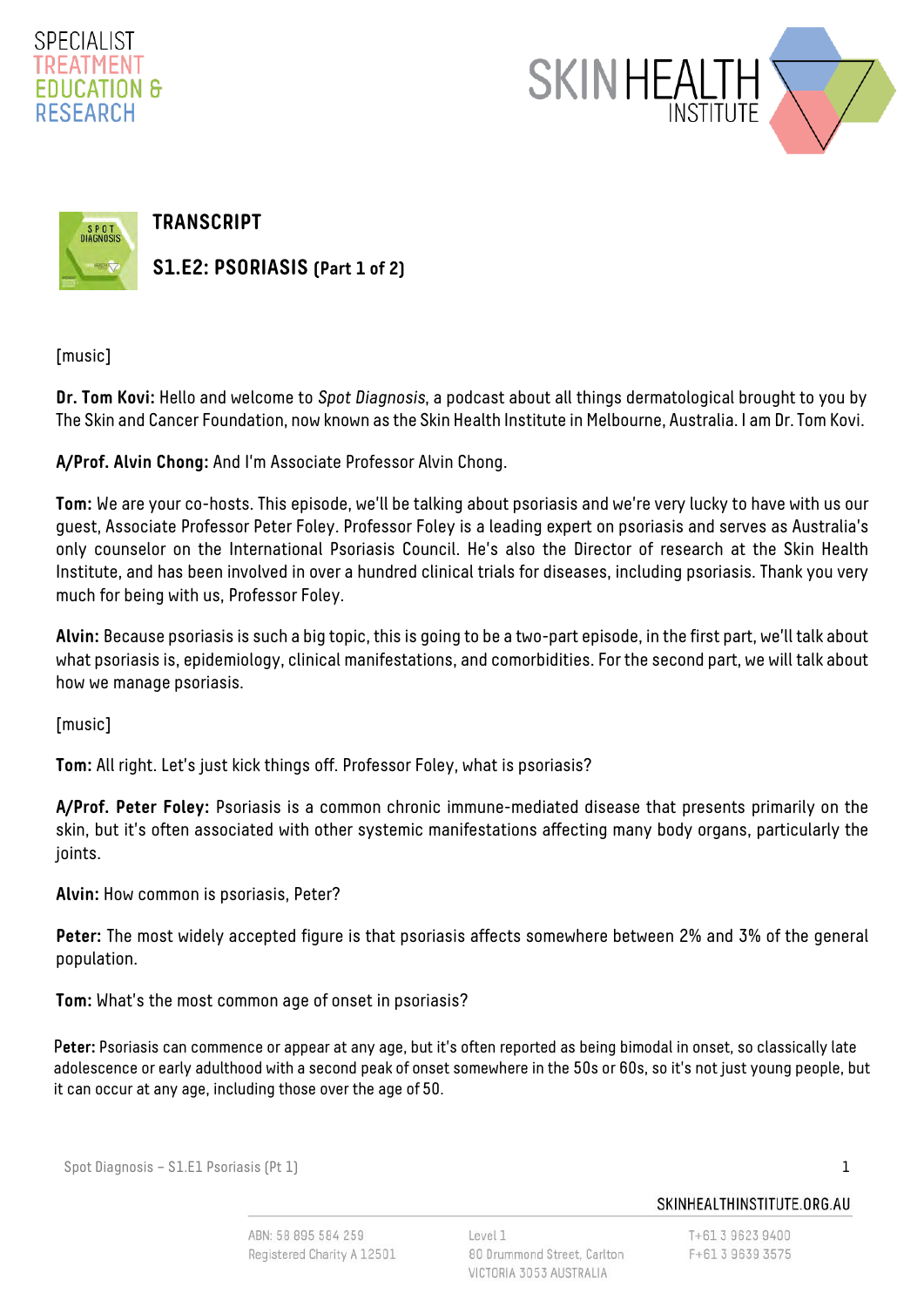



**Alvin:** That's really interesting, Peter. I often see patients who present at 50 or 60, and they're often astonished when you tell them that they've got psoriasis because that's when you first get it.

### **Tom: Here's our tip number one. Don't forget about late-onset psoriasis, just because someone hasn't had a history of psoriasis before, it doesn't mean that they can't develop psoriasis later in life.**

[music]

**Alvin:** What about stress? Can stress actually bring psoriasis out?

Peter: Stress is an interesting one, it's often said to trigger or aggravate psoriasis; however, a recent review reported that there is insufficient data to confirm the association between stress and psoriasis.

**Alvin:** Peter, we hear of a lot of things that can exacerbate the risk of developing psoriasis, can you tell us about some of these?

**Peter:** We know that smoking seems to be the most controllable environmental factor, so we know that patients who smoke are more likely to develop psoriasis and that's not just psoriasis in general, but particularly palmoplantar psoriasis involving the palms and soles, which can occur as a pustular form or a hyperkeratotic form. We also know that smokers tend to be more resistant to most of the treatments we have for psoriasis.

In addition, we know that alcohol consumption tends to correlate with psoriasis severity. It's debated whether severe psoriasis tends to encourage people to drink more, or whether people that drink more are more likely to develop psoriasis, but certainly, alcohol in moderation is the most one should consume. The other lifestyle or individual component that we know may contribute to psoriasis is obesity. Patients with psoriasis are more likely to be overweight or obese, and we know that obesity contributes to psoriasis particularly with the inflammatory chemicals that adipose tissues produce.

Infections, really, of any sort, can aggravate psoriasis, but streptococcal tonsillitis is particularly associated with guttate psoriasis but can aggravate other forms of psoriasis. We also know that HIV can aggravate or exacerbate psoriasis.

**Alvin:** Okay. For clinicians, the way psoriasis is diagnosed is usually clinical. Can you tell us, Peter, what does psoriasis actually look like?

**Peter:** As you mentioned, psoriasis is typically diagnosed clinically rather than requiring histopathological confirmation, the most common form of psoriasis is what's referred to as plaque psoriasis or chronic plaque psoriasis, and that form of psoriasis accounts for at least 70% and probably even more than that. Chronic plaques psoriasis presents as red, raised patches of skin called plaques, usually with overlying silvery scales.

Typically, psoriasis because it's an endogenous condition, occurs symmetrically on the body, so occurs equally on each side, as compared to an exogenously-caused dermatosis such as a contact dermatitis which is usually one-sided or an infection such as tinea, which may occur on just one foot.

Spot Diagnosis – S1.E1 Psoriasis (Pt 1) 2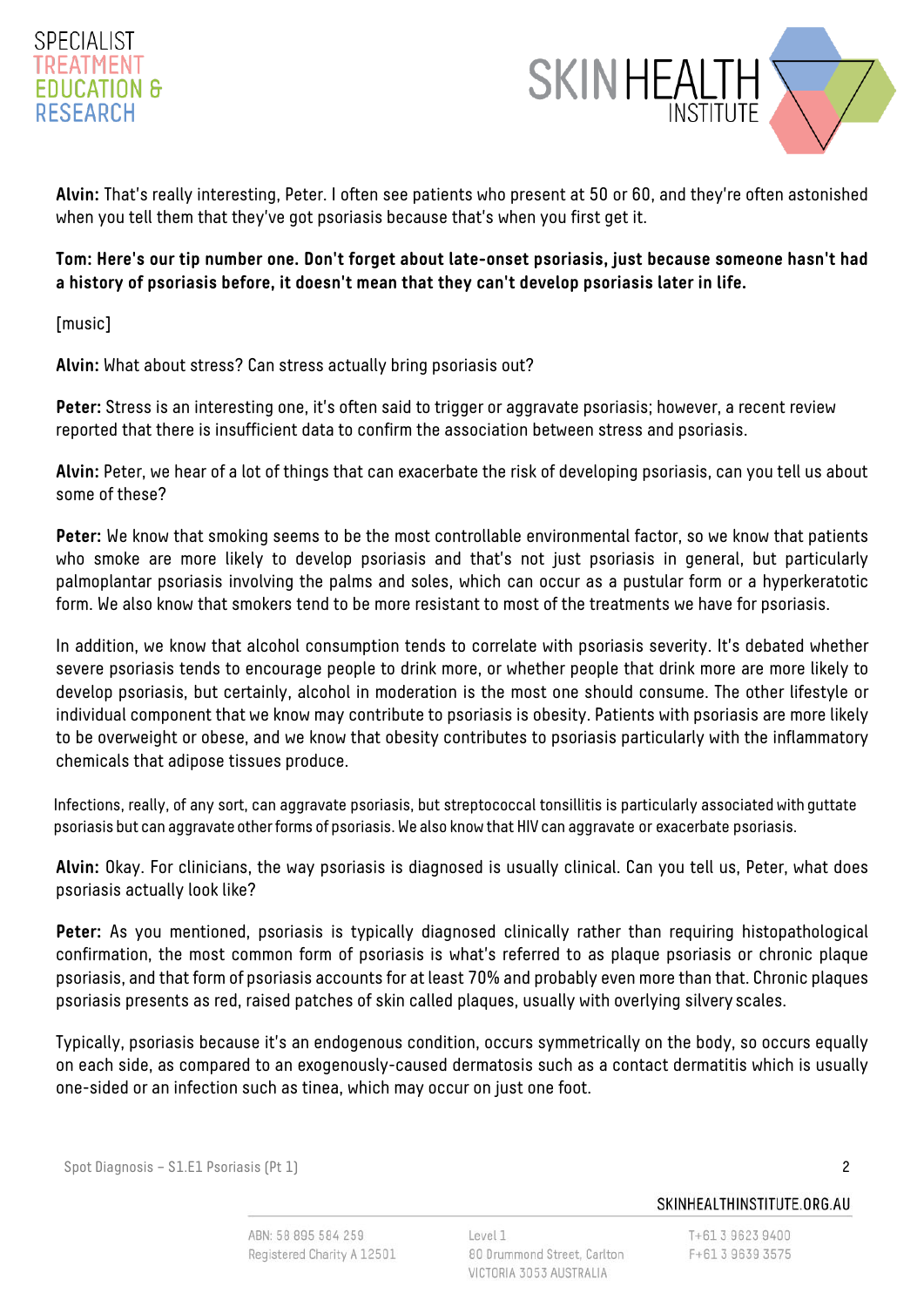# SPECIALIST TREATMENT **EDUCATION & RESEARCH**



**Tom:** I've read that psorais a Greek word meaning to itch. How itchy is psoriasis?

**Peter:** Once upon a time, the teaching used to be that psoriasis was the non-itchy, red, scaly rash, whereas eczema was the itchy, red, scaly rash and that was one way to differentiate. More recent studies have shown that if you actually ask someone with psoriasis, "Are you itchy?" More than 80% of people say they have some itch with their psoriasis; however, it's not as severe as what is seen in conditions such as atopic dermatitis or scabies or urticaria.

**Alvin:** Peter, do you have any other tips that might make you more suspicious of psoriasis based on the clinical findings?

**Peter:** If someone presents with a red, scaly rash that typically is very well-demarcated, probably psoriasis should be at the top of one's list. Other factors that might contribute to thinking about psoriasis would include a family history of psoriasis, what's called the Koebner or isomorphic phenomenon, which is where psoriasis or other conditions spread in areas of injury or trauma.

The distribution is usually fairly typical, so psoriasis often occurs on the elbows or knees. Other areas that may be involved include other parts of the scalp and particularly nail disease which occurs in more than three-quarters of patients with psoriasis.

**Tom:** As you mentioned earlier that more than 70% of psoriasis are chronic plaque psoriasis, how else can psoriasis present?

**Peter:** In addition to chronic plaque psoriasis, psoriasis may present as guttate psoriasis, inverse or flexural psoriasis, pustular psoriasis, either localised on the palms and soles or generalised, erythrodermic psoriasis, or it may simply present as just nail psoriasis so simply involving the nails.

**Alvin:** Tell us about guttate psoriasis, Peter.

**Peter:** Guttate psoriasis or guttate means drop-like, often referred to as looking like drops of rain on sand. I often would explain that it looks like someone's got a paintbrush and just flicked it at an individual. There's a strong association with streptococcal tonsillitis, so often, younger patients develop a strep tonsillitis, and then anything up to a couple of weeks later, they present with small, red papules rather than plaques of psoriasis, much more common on the torso or trunk than on the arms and legs but can occur on the proximal limbs. It tends to occur really sudden in its onset, usually in childhood or young adulthood.

**Tom:** Does it then go away once the infection's gone away?

Peter: Whilst psoriasis is generally considered a chronic condition, the one form that may occur as a single episode is guttate psoriasis, so it's estimated that 40% to 50% of people with guttate psoriasis will have a single episode that will be treated or will resolve spontaneously and they'll never have another episode. Unfortunately, the other 50% to 60% of people, it's a forewarning that later in life they will develop usually more typical chronic plaque psoriasis.

Spot Diagnosis – S1.E1 Psoriasis (Pt 1) 3

SKINHEALTHINSTITUTE.ORG.AU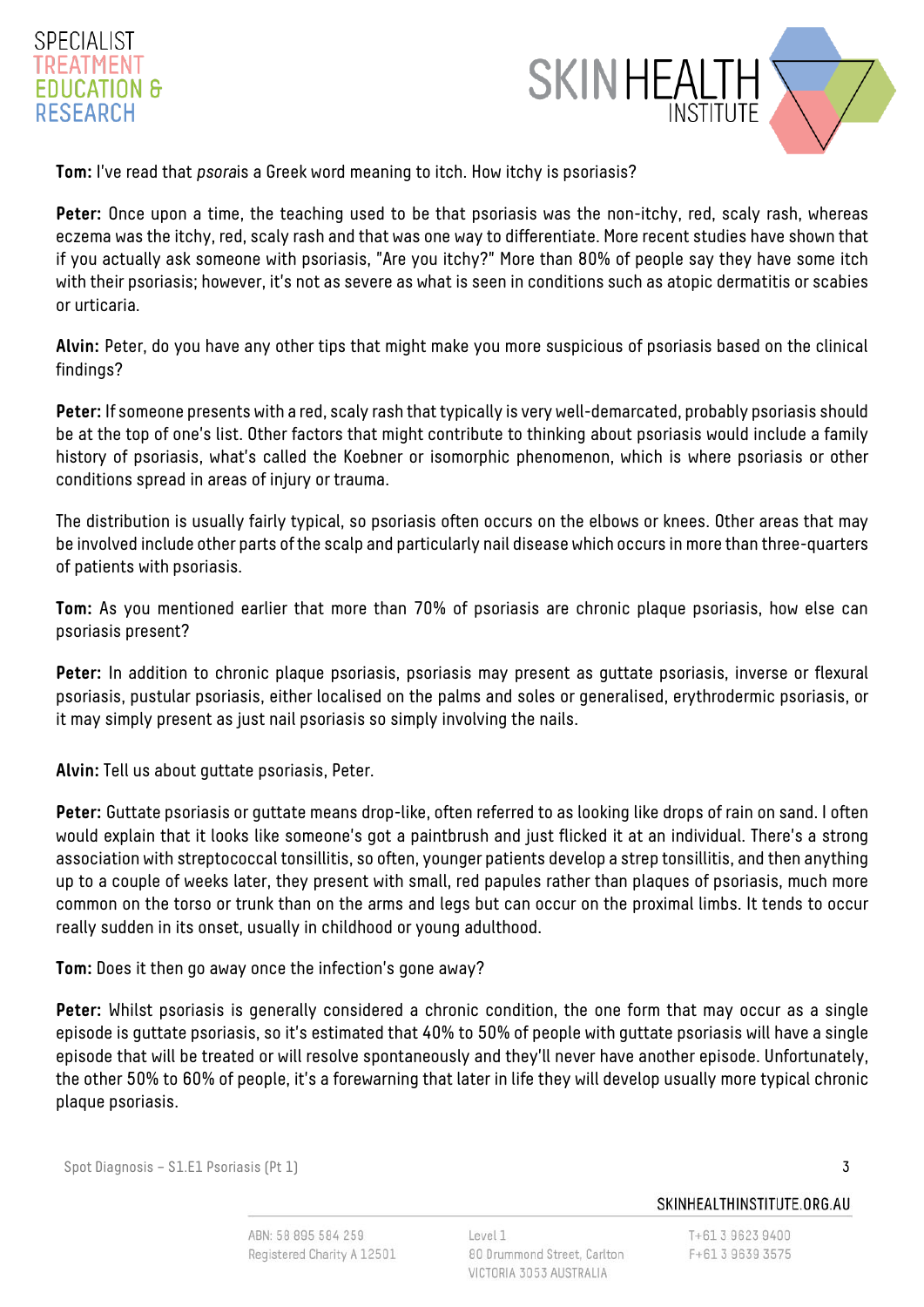



#### **Tom:** What about pustular psoriasis?

**Peter:** Pustular psoriasis can occur either as a disease that occurs just on the palms and soles, more and more being referred to as palmoplantar pustulosis because it can occur in isolation rather than in the setting chronic plaque psoriasis. Probably, best considered a comorbid condition because it's more common in people with psoriasis than in people that don't have it, but it can occur in isolation and as a generalised pustular form.

People with generalised pustular psoriasis are often quite unwell. They have erythroderma, meaning they're red often from head to toe. People that are erythrodermic tend to be metabolically unstable and hemodynamically unstable. We really have to watch what's happening with their electrolytes as well as their cardiac output. They also tend to lose thermoregulatory control, so hypo- or hyperthermia can develop in those patients. Erythrodermic psoriasis or generalised pustular psoriasis is usually best managed as an inpatient.

#### **Alvin:** What triggers can there be for pustular psoriasis?

**Peter:** The most common trigger certainly what's been seen in the past has been with the abrupt cessation of systemic corticosteroids. It's one of the reasons why we tend to not recommend using systemic corticosteroids for the management of psoriasis. Unfortunately, it can also be triggered off by infection so that confuses people. Someone is febrile because they have an upper respiratory infection or zoster or other viral infections, so they're febrile and they're unwell, but that's precipitating any inflammatory dermatoses, rather it being a systemic infection. One of the rare triggers is pregnancy.

### **Alvin:** How is psoriasis diagnosed, Peter?

**Peter:** Usually the diagnosis of psoriasis, is fairly clear cut if patients present classically. If someone presents with red, scaly plaques on their elbows and knees, the diagnosis is made clinically. Sometimes though, particularly if the psoriasis is in atypical sites or they just have flexural psoriasis, or the psoriasis is not responding to therapy, then a biopsy and histopathological examination might be appropriate, but there's no other investigations that are required at this time.

**Tom:** We've covered many interesting points about the clinical aspects of psoriasis.

**Tip number two: in dermatology, it is worthwhile spending a bit of time observing the rash distribution because that can give us a lot of clues to the diagnosis. Psoriasis is usually symmetrical and classically affects the extensor surfaces like the knees or elbows. Be sure to also look behind the ears, scalp, natal cleft, and the nails.**

[music]

Spot Diagnosis – S1.E1 Psoriasis (Pt 1) 4

SKINHFAI THINSTITUTE ORG.AU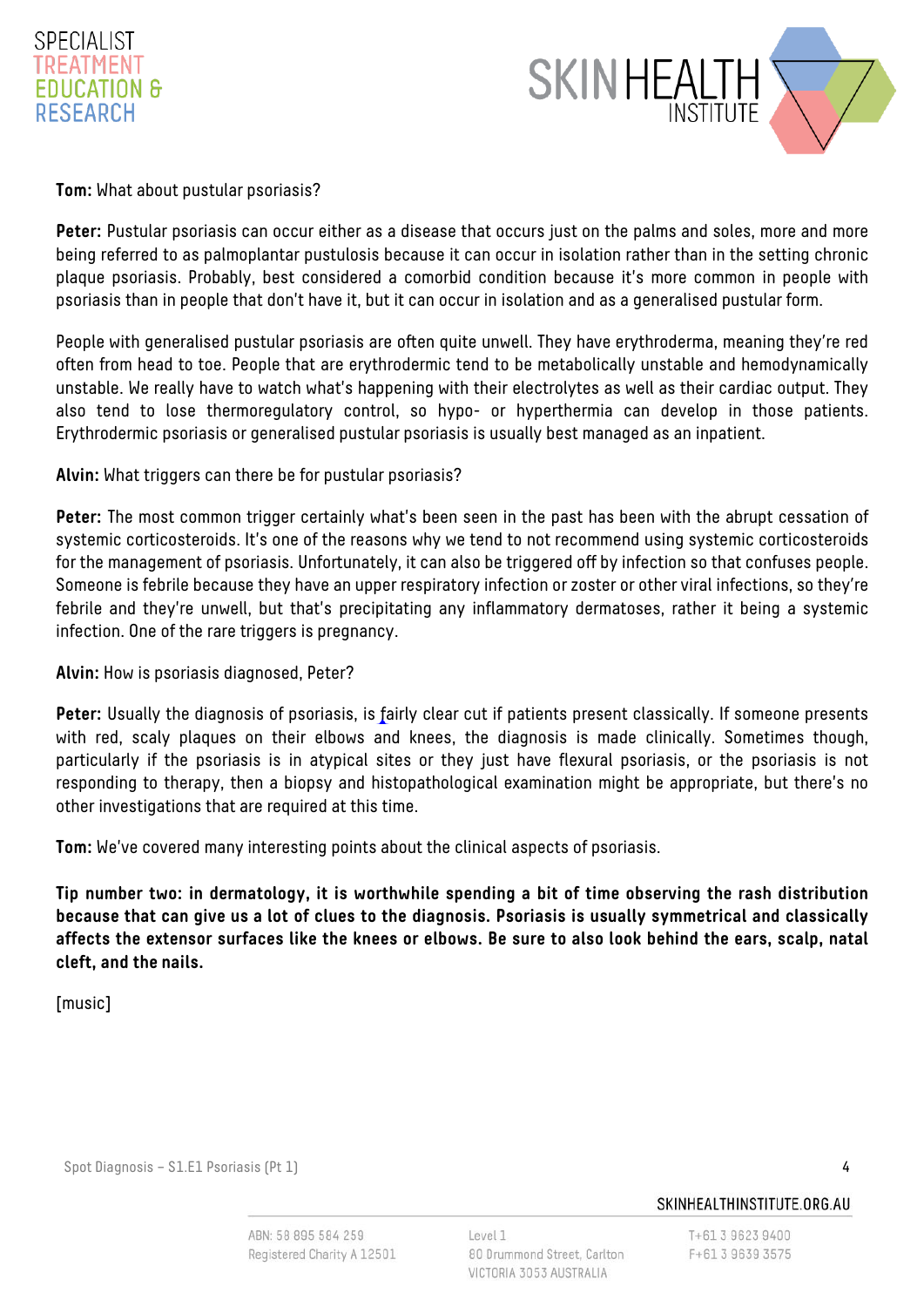# SPECIALIST TRFATMFNT EDUCATION & **RESEARCH**



**Tom:** Now we know that psoriasis doesn't only just affect the skin, can you tell us about the comorbidities in psoriasis?

**Peter:** A comorbidity is a condition that can occur in isolation, but is more common in the person with the primary diagnosis that you're concerned about. For psoriasis, the most common comorbidity is psoriatic arthritis. The generally accepted figure is around about one in three people with psoriasis will eventually develop psoriatic arthritis, but estimates range from as little as 5% up to greater than 40% of people with psoriasis. It all depends a little bit on the criteria that you use and how long the individual has had the psoriasis.

Generally, it's estimated that about three-quarters of patients develop skin psoriasis initially, and then joint disease or musculoskeletal symptoms somewhere down the track.

**Tom:** What would you look for in people with psoriatic arthritis?

**Peter:** Psoriatic arthritis can occur as a peripheral polyarthritis particularly affecting the fingers and toes, but it can also occur as an oligoarthritis affecting the large joints, elbows, knees, shoulders, hip. We often talk about peripheral arthritis, or it can be an axial arthritis or spondyloarthritides. We tend to separate the axial disease from the peripheral disease, but psoriasis can also affect the enthesis, so where tendons insert into joints. Enthesitis is a common presentation of psoriatic arthritis as is dactylitis or sausage digits.

**Alvin:** I have a lot of patients who have difficulty walking from plantar fasciitis which is enthesitis. Do you actually screen your psoriatic patients for arthritis?

**Peter:** I do screen my patients for psoriatic arthritis. A couple of clinical clues include involvement of the nails, involvement of the postauricular scalp and the gluteal cleft. We use a screening questionnaire. There are a range of screening questionnaires that really give a clue as to whether or not someone should be considered as having psoriatic arthritis. They're not diagnostic, but they're really a way of saying, well, this person doesn't have psoriatic arthritis or this person, we should consider it, and either investigate further or get other specialists involved.

**Alvin:** If you think someone has psoriatic arthritis, is it reasonable to refer patients on to a rheumatologist?

**Peter:** Psoriatic arthritis can cause joint destruction, and that can occur within six months of the onset of joint disease. It's really important to get on top of psoriatic arthritis early, whether that involving a rheumatologist or some dermatologists may feel that particularly if we're moving on to biological therapies because of the overlap between indications, then using an agent that will treat both skin and musculoskeletal symptoms would be the most appropriate way forward. Certainly, we do not hesitate to involve rheumatologists.

**Tom:** Cardiovascular disease seems to be quite a big thing in psoriasis. We've mentioned before about obesity being one of the risk factors for psoriasis. Are there any other risk factors related to psoriasis?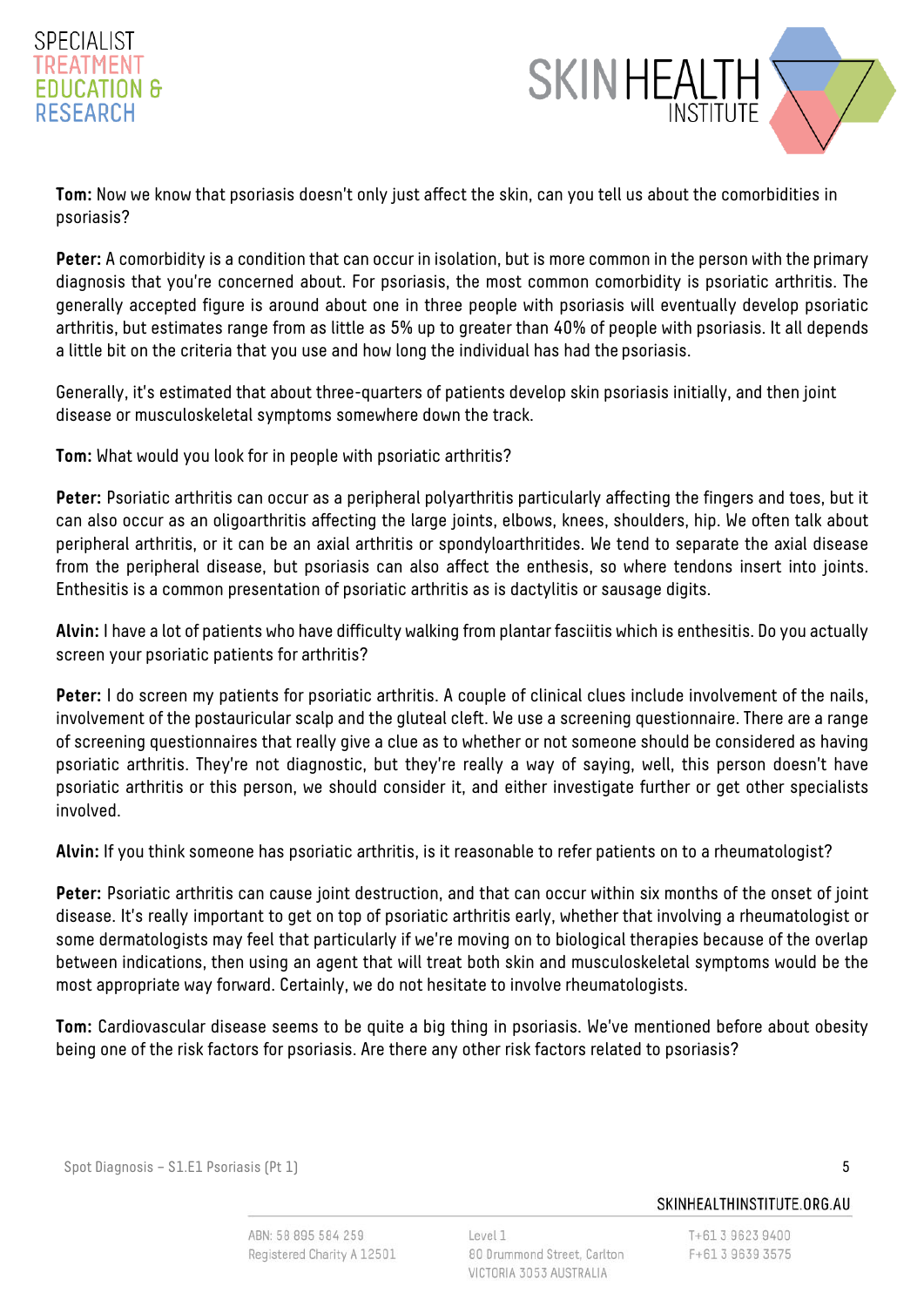# SPECIALIST TRFATMFN1 EDUCATION & **RESEARCH**



**Peter:** There is some evidence to suggest that severe or moderate to severe psoriasis is in itself an independent risk factor for cardiovascular disease, both heart disease and cerebrovascular disease, but each of the conditions that we know are drivers of cardiovascular disease in addition to obesity, cigarette smoking, hypertension, hyperlipidemia, and diabetes are all more common in people with psoriasis.

**Tom:** Why is it important to address cardiovascular disease in psoriasis

**Peter:** One of the leading causes of excess death in patients with psoriasis is cardiovascular disease.

The systemic inflammation that we see in psoriasis, and in other inflammatory conditions such as rheumatoid arthritis or inflammatory bowel disease, just that chronic systemic inflammation with similar cytokines driving can lead to cardiovascular disease. If you actually look at the inflammatory cascade in cardiovascular disease, it is very similar to what we see in psoriasis.

**Tom:** Is there anything we can do to reduce the cardiovascular burden in people with psoriasis?

**Peter:** Certainly, we know that with the comorbidities, if we can reduce them, so if we can work on patient's weight, if we can treat their hypertension, if we can treat their diabetes and their dyslipidemias, then we're helping with the cardiovascular disease. Weight reduction or cessation of smoking will help with psoriasis but will also decrease cardiovascular risk or cardiovascular burden. Also, some of the therapies that we use for psoriasis, particularly methotrexate and the tumor necrosis factor inhibitors have been shown to decrease cardiovascular risk.

**Alvin:** Peter, one of the problems about skin disease is it stigmatises patients. We've all seen patients with very, very severe psoriasis who are psychosocially very impacted. I think historically, psoriasis has been particularly bad for patients, it was lumped in before germ theory with leprosy. This real fear of stigma in psoriasis is a real issue. Do you see psychological problems in patients with severe psoriasis?

Peter: Patients really with any form of psoriasis are more likely to have, in particular, anxiety and depression. It's particularly an issue if the psoriasis occurs on exposed sites, so if there's involvement on the backs of the hands or the nails or the face, it makes it very difficult for people because everyone else is aware of their condition. Though, whether it's the inflammatory load with severe psoriasis or whether it's the visible appearance, certainly, we know that those rates of anxiety and depression are higher.

Just about any patient with significant psoriasis will tell a story of where there has been a negative social interaction, particularly if, for example, that being in a restaurant, either as a customer or as serving in a restaurant, or if they're in retail, where people will want to interact physically, but they will recoil when they see the psoriasis present. That is particularly with this association that maybe it's a contagious condition, and I'll develop it.

Spot Diagnosis – S1.E1 Psoriasis (Pt 1) 6